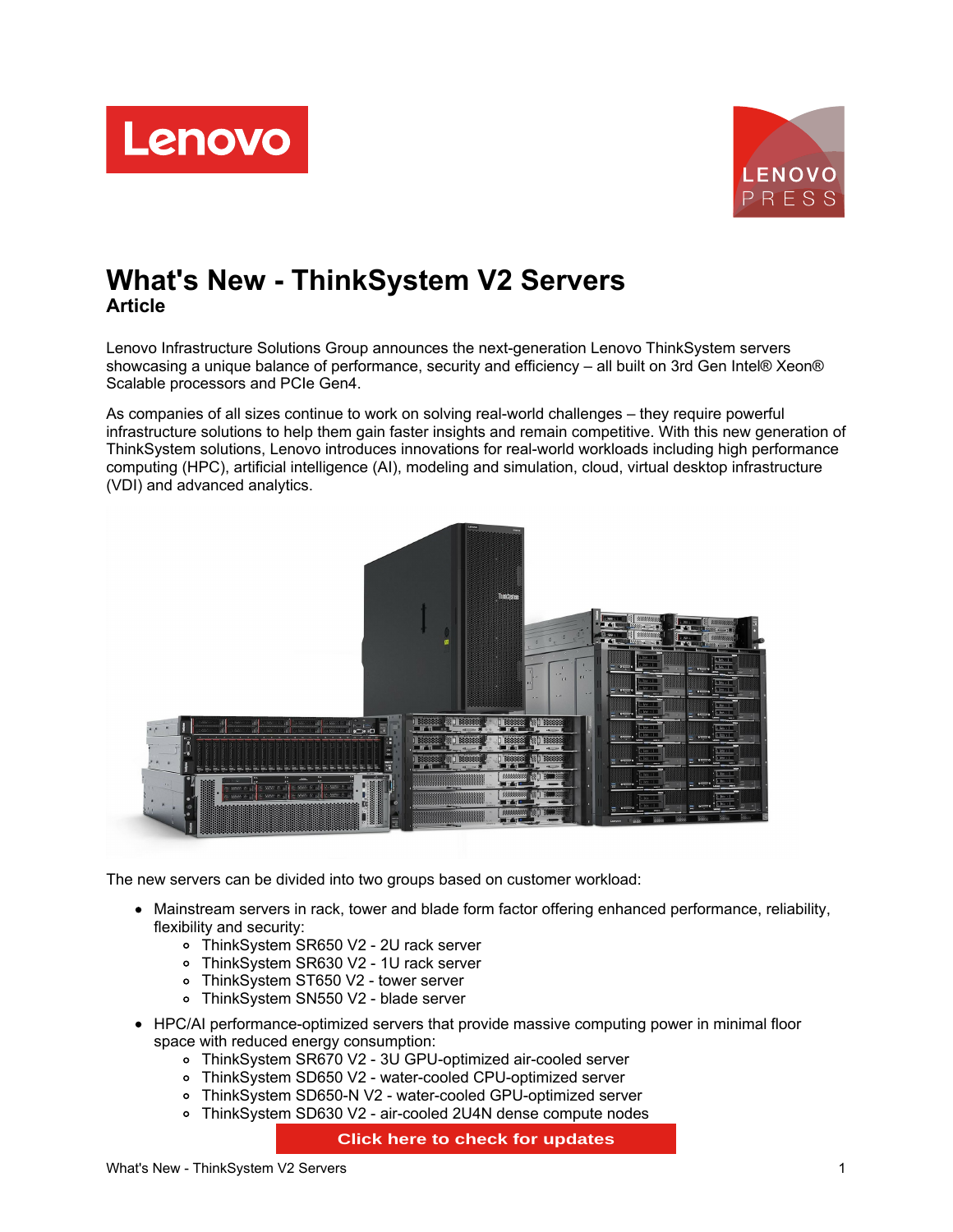# **ThinkSystem V2 servers**

Learn more about each of the new servers from Lenovo.

### **ThinkSystem SR650 V2**

Ideal for scalability from SMB to large enterprises and managed cloud service providers, the 2U two-socket server is engineered for speed and expansion, with flexible storage and I/O for business-critical workloads. It provides outstanding performance and memory capacity supported by Intel Optane persistent memory 200 series for database

and virtual machine deployments, with support for PCIe Gen4 networking to reduce data bottlenecks.

Learn more:

- [Product](https://www.lenovo.com/us/en/data-center/servers/racks/ThinkSystem-SR650-V2/p/77XX7SR65V2) web page (US)
- [Datasheet](https://lenovopress.com/ds0126)
- [Product](https://lenovopress.com/lp1392) guide
- [Interactive](https://lenovopress.com/lp1424) 3D Tour
- [Walkthrough](https://lenovopress.com/lp1403) video

### **ThinkSystem SR630 V2**

Built for business-critical versatility, the 1U two-socket server features optimized performance and density for hybrid data center workloads such as cloud, virtualization, analytics, computing and gaming. Like the

SR650 V2, it provides high performance and memory capacity with support for Intel Optane persistent memory 200 series, and support PCIe Gen4 high-speed networking.

Learn more:

- [Product](https://www.lenovo.com/us/en/data-center/servers/racks/ThinkSystem-SR630-V2/p/77XX7SR63V2) web page (US)
- [Datasheet](https://lenovopress.com/ds0125)
- [Product](https://lenovopress.com/lp1391) quide
- [Walkthrough](https://lenovopress.com/lp1402) video

#### **ThinkSystem ST650 V2**

A versatile mainstream tower server with enterprise manageability and redundancy, the ST650 V2 includes the industry's latest technology best suited to remote offices, branch offices (ROBO), technology and retail, while optimizing workloads. Support for up to 32x 2.5-inch drive bays or 16x 3.5-inch drive bays to maximize internal storage capacity. Can be converted to a 4U rack is desired.

Learn more:

- [Product](https://www.lenovo.com/us/en/p/data-center/servers/towers/thinksystem-st650-v2/len21ts0001) web page (US)
- [Datasheet](https://lenovopress.com/ds0127)
- [Product](https://lenovopress.com/lp1390) guide
- [Walkthrough](https://lenovopress.com/lp1401) video







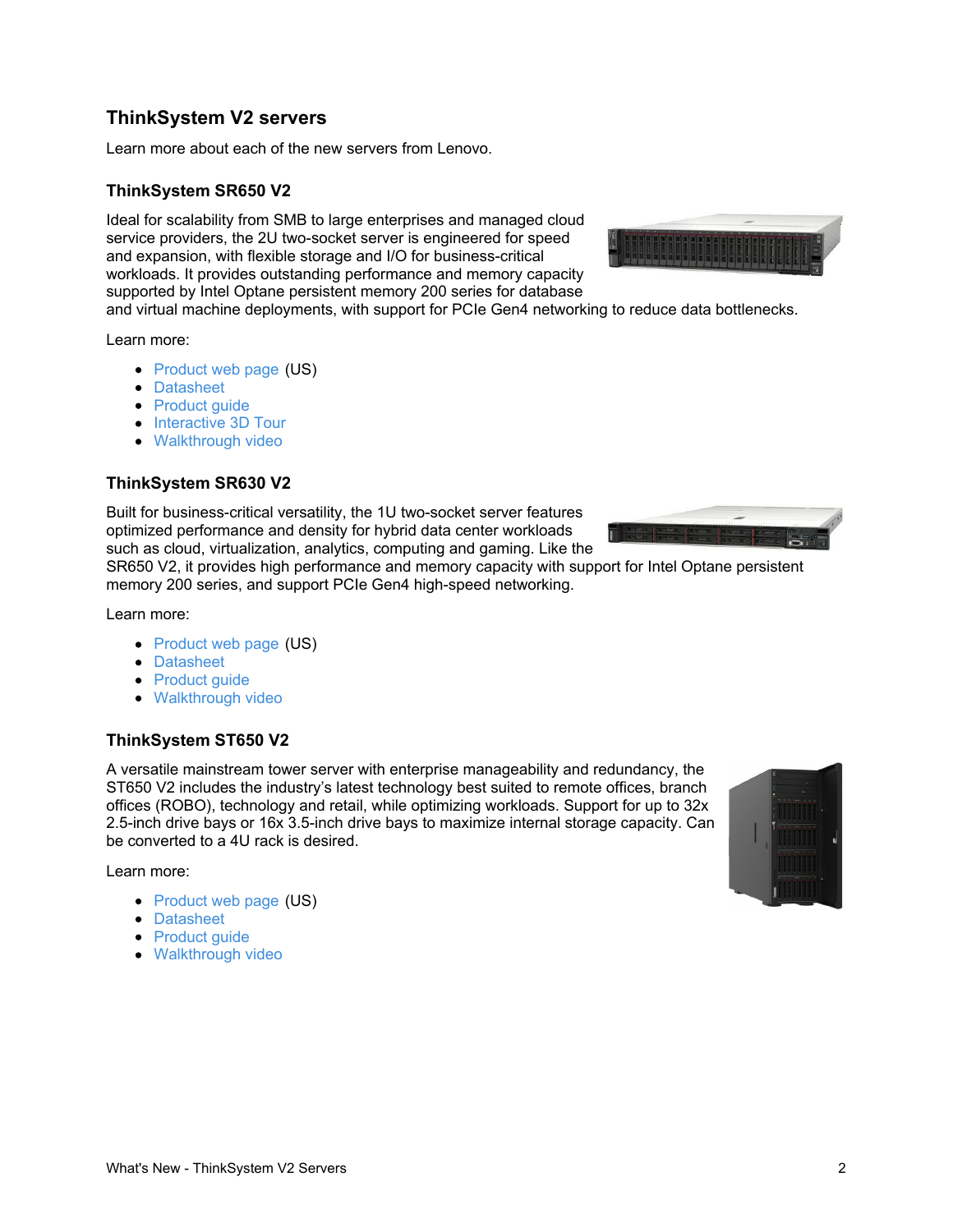### **ThinkSystem SN550 V2**

Designed for enterprise performance and flexibility in a compact footprint, the newest building block in the Flex System family, this blade server node is optimized for performance, efficiency and security – designed to tackle business-critical workloads such as cloud, server virtualization, databases and VDI.



Learn more:

- [Product](https://www.lenovo.com/us/en/data-center/servers/flex-blade-servers/compute-nodes/ThinkSystem-SN550/p/77XX7FSFS55) web page (US)
- [Datasheet](https://lenovopress.com/ds0128)
- [Product](https://lenovopress.com/lp1397) quide

#### **ThinkSystem SR670 V2**

This highly versatile acceleration platform is designed for HPC and AI training workloads, supporting the NVIDIA Ampere datacenter GPU portfolio. With six base configurations that support four highperformance SXM4 GPUs or up to eight PCIe double-wide GPUs, the SR670 V2 allows customers the flexibility to GPUs and supporting I/O that they need. SXM4 configurations feature the Lenovo Neptune



liquid-to-air heat exchanger that provides the benefits of liquid cooling without the adding plumbing.

Learn more:

- [Product](https://www.lenovo.com/us/en/data-center/servers/racks/ThinkSystem-SR670-V2/p/77XX7SR67V2) web page (US)
- [Datasheet](https://lenovopress.com/ds0123)
- [Product](https://lenovopress.com/lp1393) quide
- [Interactive](https://lenovopress.com/lp1425) 3D Tour

#### **ThinkSystem SD650 V2**

Based on industry-acclaimed fourth generation, Lenovo Neptune cooling technology, utilizes a highly reliable copper loop and cold plate architecture removing up to 90% of the systems heat (1). The ThinkSystem SD650 V2 is built to tackle compute-intensive workloads such as HPC, AI, cloud, grid and advanced analytics.

Learn more:

- [Product](https://www.lenovo.com/us/en/data-center/servers/high-density/ThinkSystem-SD650-V2/p/77XX7DSD652) web page (US)
- [Datasheet](https://lenovopress.com/ds0131)
- [Product](https://lenovopress.com/lp1395) guide

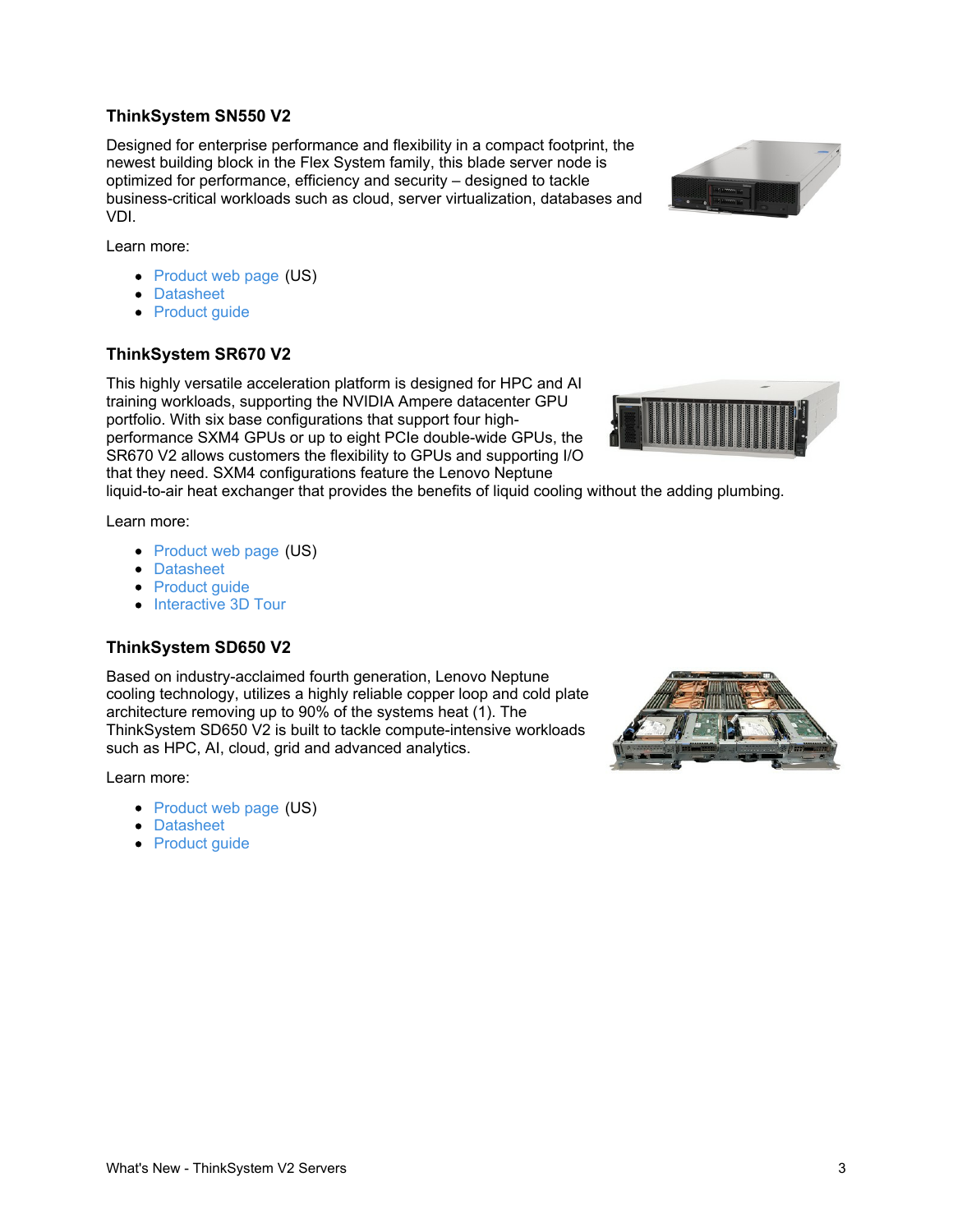# **ThinkSystem SD650-N V2**

Expanding the Lenovo Neptune platform, direct water-cooling technology for GPUs, this server combines two 3rd Gen Intel Xeon Scalable processors with four NVIDIA A100 SXM4 GPUs to deliver maximum performance in a dense 1U package. A rack of Lenovo ThinkSystem SD650-N V2 delivers enough compute performance to place in the top 300 of the TOP500 list of supercomputers (2)

Learn more:

- [Product](https://www.lenovo.com/us/en/data-center/servers/high-density/ThinkSystem-SD650-N-V2/p/77XX7DSD672) web page (US)
- [Datasheet](https://lenovopress.com/ds0124)
- [Product](https://lenovopress.com/lp1396) guide
- [Interactive](https://lenovopress.com/lp1428) 3D Tour

# **ThinkSystem SD630 V2**

This ultra-dense, ultra-agile server handles twice the workloads per server rack unit of rack space vs. traditional 1U servers. By leveraging Lenovo Neptune Thermal Transfer Modules, the SD630 V2 supports processors up to 250W, driving 1.5 times the performance of the previous generation in the same rack space (3).

Learn more:

- [Product](https://www.lenovo.com/us/en/data-center/servers/high-density/ThinkSystem-SD630-V2/p/77XX7DSD632) web page (US)
- [Datasheet](https://lenovopress.com/ds0130)
- [Product](https://lenovopress.com/lp1394) quide

## **Additional resources**

For additional resources about the new servers:

- **[ThinkSystem](https://lenovopress.com/lp1263-lenovo-thinksystem-server-comparison) Server Comparison**
- Intel Xeon Scalable Processor Reference for Lenovo [ThinkSystem](https://lenovopress.com/lp1262-intel-xeon-sp-processor-reference) Servers
- [ThinkSystem](https://lenovopress.com/lp0768-thinksystem-gpu-summary) and ThinkAgile GPU Summary
- Lenovo Server Operating System [Interoperability](https://lenovopress.com/osig) Guide (OSIG)
- **[ThinkSystem](https://lenovopress.com/lp1261-lenovo-thinksystem-ssd-portfolio) SSD Portfolio**

See our partner page on Intel's launch page " How [Wonderful](https://www.intel.com/content/www/us/en/events/how-wonderful-gets-done/partners/lenovo.html) Gets Done"?

# **ThinkSystem security**

With the ThinkSystem V2 servers, Lenovo is now enhancing security aspects of the servers, both in the manfacturing supply chain and in the delivery of firmware updates.

## **Intel Transparent Supply Chain**

With Intel ThinkSystem servers and Intel Transparent Supply Chain, you can add a layer of protection in your data center and have peace of mind that the server hardware you bring into it is safe authentic and with documented, testable, and provable origin.

Lenovo has one of the world's best supply chains, as ranked by Gartner Group, backed by extensive and mature supply chain security programs that exceed industry norms and US Government standards. Now we are the first Tier 1 manufacturer to offer Intel® Transparent Supply Chain in partnership with Intel, offering you an unprecedented degree of supply chain transparency and assurance.



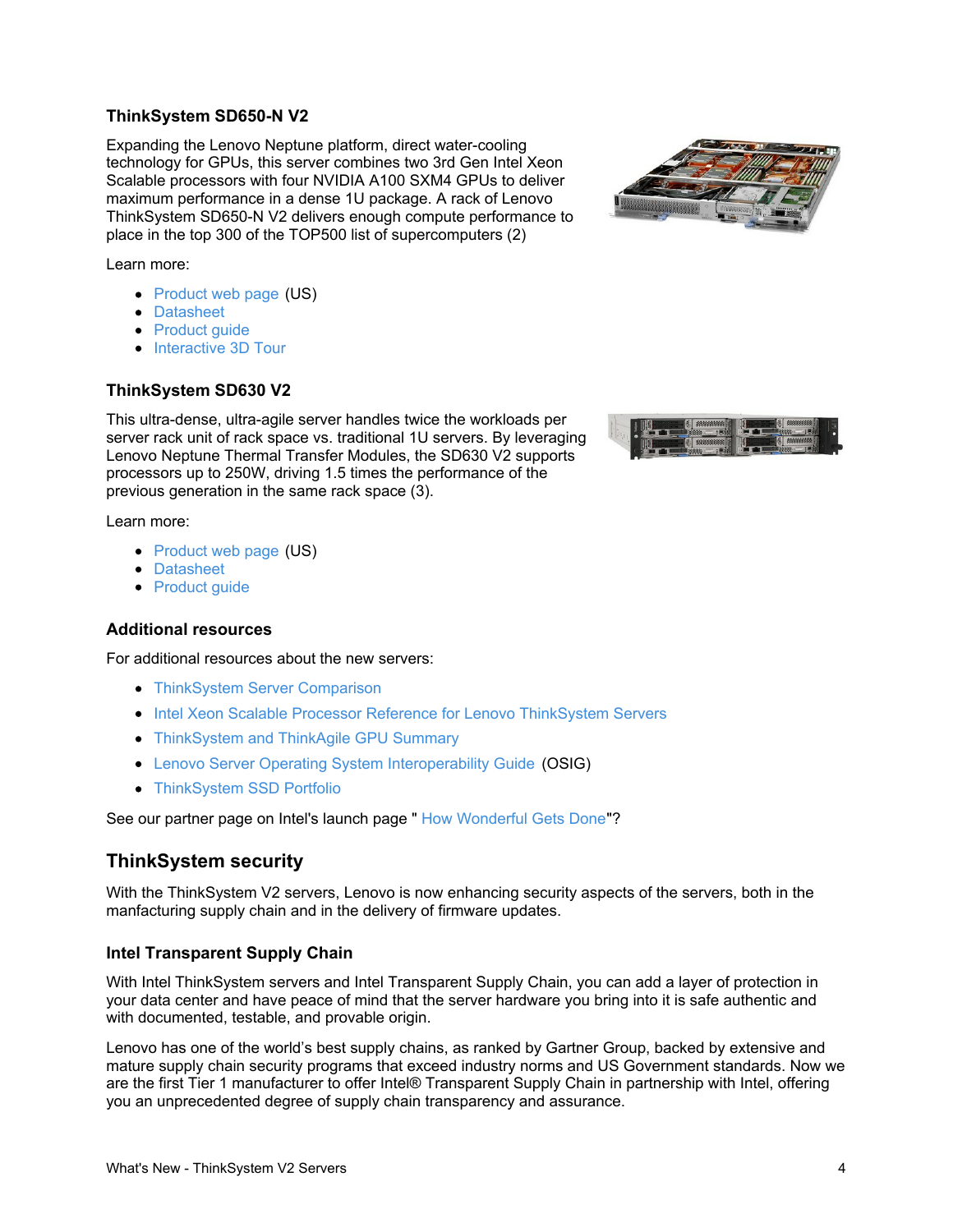For more information on this offering, see the paper *Introduction to Intel Transparent Supply Chain on Lenovo ThinkSystem Servers*, available from <https://lenovopress.com/lp1434>.

#### **Lenovo ThinkShield - Platform Firmware Resiliency**

Lenovo's ThinkShield Security is a transparent and comprehensive approach to security that extends to all dimensions of our data center products: from development, to supply chain, and through the entire product lifecycle.

The systems offers Platform Firmware Resiliency (PFR) hardware Root of Trust (RoT) which is NIST SP800-193 compliant. This offering further enhances key platform subsystem protections against unauthorized firmware updates and corruption, to restore firmware to an integral state, and to closely monitor firmware for possible compromise from cyber attacks.

PFR operates upon the following server components:

- UEFI image the low level server firmware that connects the operating system to the server hardware
- XCC image the management "engine" software that controls and reports on the server status separate from the server operating system
- FPGA image the code that runs the server's lowest level hardware controller on the motherboard

The Lenovo Platform Root of Trust Hardware performs the following three main functions:

- Detection Measures the firmware and updates for authenticity
- Recovery Recovers a corrupted image to a known-safe image
- Protection Monitors the system to ensure the known-good firmware is not maliciously written

These enhanced protection capabilities are implemented using a dedicated, discrete security processor whose implementation has been rigorously validated by leading third-party security firms. Security evaluation results and design details are available for customer review – providing unprecedented transparency and assurance.

(1) Based on internal research by Lenovo - 90% heat removal via water. Jan-Mar 2021

(2) Avg Rmax Perf per node ~ 50TF \* 36 Nodes (1 rack) = 1.8PF >1.79PF in position 297 on the November 2020 TOP500 list

(3) Intel Xeon 8360Y CPU has 36 cores with floating point (FP) results of 419 vs. Intel Xeon 8280 CPU has 28 cores with FP results of 270 = 1.55x FP performance improvement

## **Related product families**

Product families related to this document are the following:

- [ThinkSystem](https://lenovopress.com/servers/thinksystem-v2/sr670-v2) SR670 V2 Server
- [ThinkSystem](https://lenovopress.com/servers/thinksystem-v2/sr650-v2) SR650 V2 Server
- [ThinkSystem](https://lenovopress.com/servers/thinksystem-v2/sr630-v2) SR630 V2 Server
- [ThinkSystem](https://lenovopress.com/servers/thinksystem-v2/st650-v2) ST650 V2 server
- [ThinkSystem](https://lenovopress.com/servers/thinksystem-v2/sd650-n-v2) SD650-N V2 server
- [ThinkSystem](https://lenovopress.com/servers/thinksystem-v2/sd650-v2) SD650 V2 server
- [ThinkSystem](https://lenovopress.com/servers/thinksystem-v2/sd630-v2) SD630 V2 Server
- [ThinkSystem](https://lenovopress.com/servers/thinksystem-v2/sn550-v2) SN550 V2 Server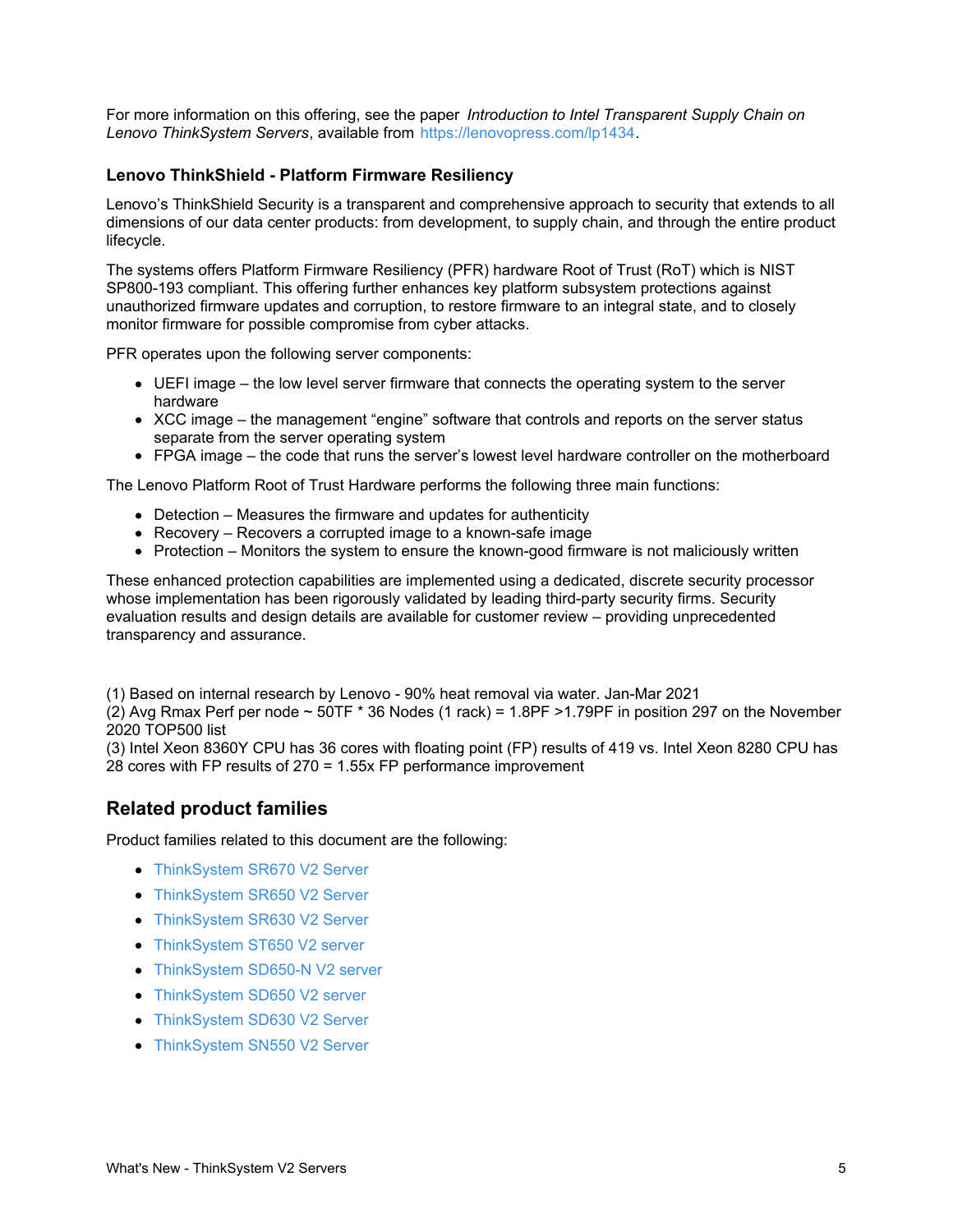# **Notices**

Lenovo may not offer the products, services, or features discussed in this document in all countries. Consult your local Lenovo representative for information on the products and services currently available in your area. Any reference to a Lenovo product, program, or service is not intended to state or imply that only that Lenovo product, program, or service may be used. Any functionally equivalent product, program, or service that does not infringe any Lenovo intellectual property right may be used instead. However, it is the user's responsibility to evaluate and verify the operation of any other product, program, or service. Lenovo may have patents or pending patent applications covering subject matter described in this document. The furnishing of this document does not give you any license to these patents. You can send license inquiries, in writing, to:

Lenovo (United States), Inc. 8001 Development Drive Morrisville, NC 27560 U.S.A. Attention: Lenovo Director of Licensing

LENOVO PROVIDES THIS PUBLICATION "AS IS" WITHOUT WARRANTY OF ANY KIND, EITHER EXPRESS OR IMPLIED, INCLUDING, BUT NOT LIMITED TO, THE IMPLIED WARRANTIES OF NON-INFRINGEMENT, MERCHANTABILITY OR FITNESS FOR A PARTICULAR PURPOSE. Some jurisdictions do not allow disclaimer of express or implied warranties in certain transactions, therefore, this statement may not apply to you.

This information could include technical inaccuracies or typographical errors. Changes are periodically made to the information herein; these changes will be incorporated in new editions of the publication. Lenovo may make improvements and/or changes in the product(s) and/or the program(s) described in this publication at any time without notice.

The products described in this document are not intended for use in implantation or other life support applications where malfunction may result in injury or death to persons. The information contained in this document does not affect or change Lenovo product specifications or warranties. Nothing in this document shall operate as an express or implied license or indemnity under the intellectual property rights of Lenovo or third parties. All information contained in this document was obtained in specific environments and is presented as an illustration. The result obtained in other operating environments may vary. Lenovo may use or distribute any of the information you supply in any way it believes appropriate without incurring any obligation to you.

Any references in this publication to non-Lenovo Web sites are provided for convenience only and do not in any manner serve as an endorsement of those Web sites. The materials at those Web sites are not part of the materials for this Lenovo product, and use of those Web sites is at your own risk. Any performance data contained herein was determined in a controlled environment. Therefore, the result obtained in other operating environments may vary significantly. Some measurements may have been made on development-level systems and there is no guarantee that these measurements will be the same on generally available systems. Furthermore, some measurements may have been estimated through extrapolation. Actual results may vary. Users of this document should verify the applicable data for their specific environment.

#### **© Copyright Lenovo 2022. All rights reserved.**

This document, LP1459, was created or updated on April 6, 2021.

Send us your comments in one of the following ways:

- Use the online Contact us review form found at: <https://lenovopress.com/LP1459>
- Send your comments in an e-mail to: [comments@lenovopress.com](mailto:comments@lenovopress.com?subject=Feedback for LP1459)

This document is available online at <https://lenovopress.com/LP1459>.